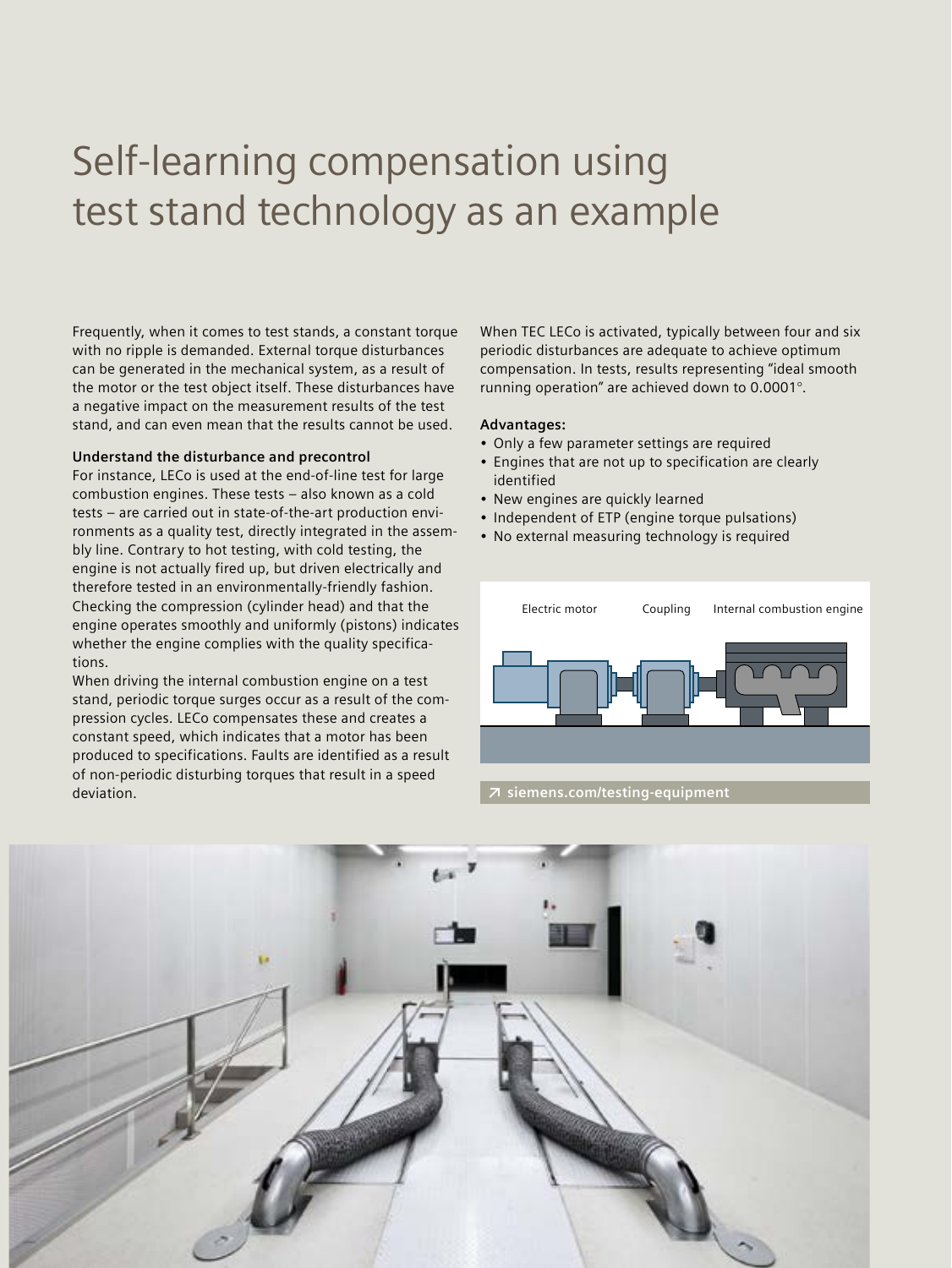## SINAMICS S120 SIMOTION - $\overline{\phantom{a}}$ Ве сочетание ÿû-L



**SINAMICS S120 – the dynamic drive system**  The modular SINAMICS S120 drive system is the basis for high-performance applications in industrial machinery and plant construction. A wide range of components and functions that are harmonized and coordinated with one another – for example powerful individual drives and coordinated drives (multi-axis applications) with vector or servo functionality – facilitate customized solutions. The SIMOTICS range of motors is perfectly harmonized to operate with SINAMICS S120.

**SIMOTION – the scalable motion control system**  SIMOTION is the first choice wherever motion plays a role. Every machine can be reliably and efficiently controlled with a high degree of performance using the scalable, modular motion control system. SIMOTION is optimally suited to address distributed machine concepts – and sets itself apart as a result of the user-friendly engineering, fast commissioning and the highest degree of flexibility. The design admirably supports modular machine concepts and simplifies the implementation of different machine versions. Here, the SIMOTION software covers all functions, and together with PROFINET provides the interface for the modules to communicate with one another.